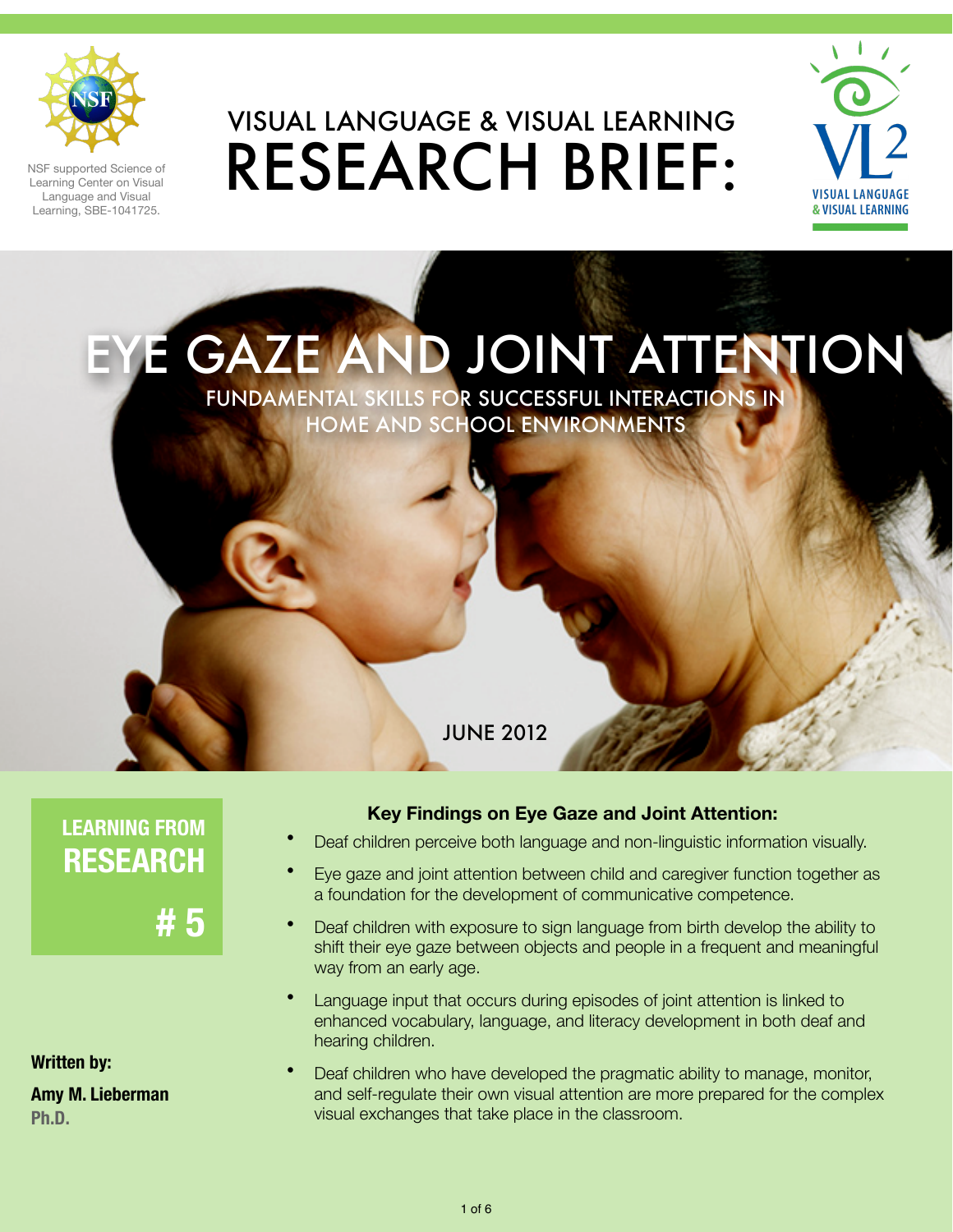When babies are exposed to language from birth, they learn language spontaneously and naturally through their interactions with parents, family members, peers, and many others. But in addition to learning the language itself, children must also learn how to *use* the language in meaningful ways so that they can communicate effectively with others. For example, children need to learn how to take turns in a conversation, how to begin communicative and social interactions, and how to manage and regulate all the linguistic input they receive.

While all children must acquire these discourse skills, deaf children need to acquire a specific set of skills in order to perceive *visual* language input and understand interactions in their environment. Deaf children and their caregivers must learn to communicate information so that it is both accessible and relevant. The foundation for this type of communication begins in infancy, when the earliest interactions between infants and their caregivers take place.

Visually-oriented communicative competence includes the development of pragmatic and discourse skills that enable children to participate in successful social interactions with others. An important topic covered here in this research brief is the child's development of control over eye gaze and attention; these cognitive skills are crucial for the ability to acquire language and social skills. Cognitive development in this area begins during the earliest face-to-face interactions between infants and their caregivers and continues throughout early childhood. As they grow older, deaf children's cognitive skills develop further, and this, in turn, facilitates each child's ability to participate in the visually and linguistically sophisticated interactions that happen in the classroom.

#### **What is joint attention?**

From birth, parents respond to their infant's coos, smiles, and movements as though they are meaningful communicative acts, and may smile, vocalize, or otherwise imitate their infant's actions. These types of exchanges, sometimes called "proto-conversations," are important for the infant's developing emotional and social competence,

including bonding and attachment, as well as early understanding of turn-taking and meaningful communication.1 Beginning around six months, as infants become more mobile and start to explore the world around them, the focus of their attention shifts to the objects in their environment. Soon after that, they begin to coordinate attention between caregivers and objects in a meaningful way by looking, for example, back and forth between the caregiver and the object. This kind of shared focus between a child, a caregiver, and an object or event is known as joint attention.<sup>2, 3, 4</sup>

## **Why is joint attention important?**

Infants' ability to engage in joint attention is an important developmental milestone. Joint attention serves as a foundation for developing communicative competence and is one basis for the development of early social and cognitive skills.

For both hearing and deaf children, joint attention interactions are also crucial for language development. Specifically, the language children hear and see during this particular type of interaction with their caregivers is strongly linked to early vocabulary development. When caregivers share attention with their infants, and comment on the object or event on which the infant is focusing, infants acquire new words more easily and efficiently than if the caregiver simply attempts to redirect the child's attention.<sup>5, 6</sup> Joint attention interactions that focus specifically on shared book reading have also been linked to later language development and reading ability.<sup>7, 8</sup>

## **How do deaf children and their caregivers engage in joint attention?**

Deaf children, like all children, rely on joint attention in order to learn about the world around them, and importantly, to learn language. However, whereas a hearing child can be *looking* at an object while *listening* to their parents talk about that object at the same time, deaf children receive their information through a single modality, vision. Deaf children perceive language input *and* explore their environment primarily through the visual mode. So how are complex joint attention interactions achieved in this situation?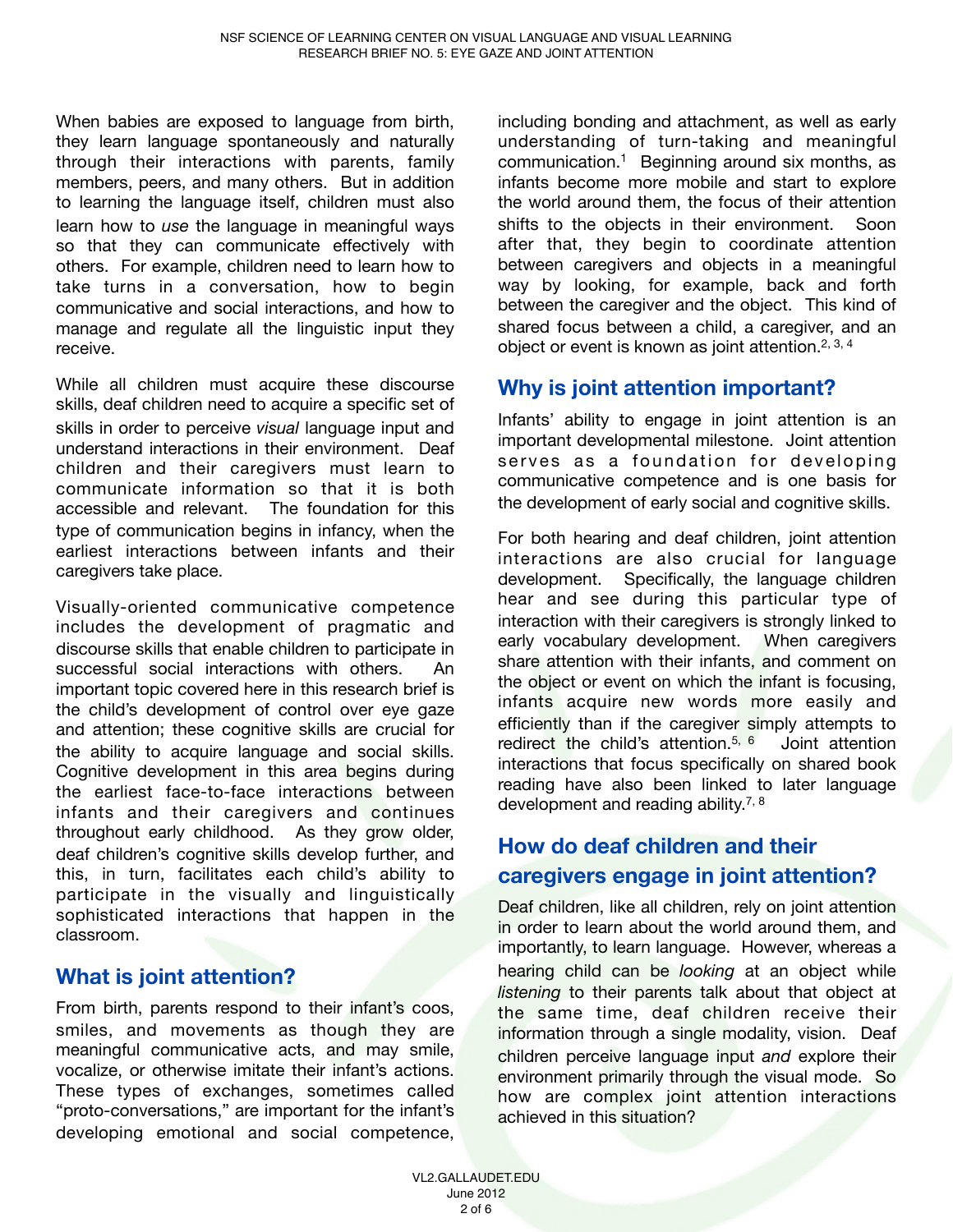To answer this question, researchers have examined strategies used by deaf parents when interacting with their deaf children. Deaf parents who use a natural sign language to communicate demonstrate a linguistically-oriented and intuitive knowledge about adapting to the visual needs of their deaf children. $9, 10$  For example, with young infants, deaf parents will sometimes lean into the child's line of sight when signing so that the child can see the parent's signs while they are both focusing on a specific object. Deaf parents may sign directly on their child's body, or on a book or toy. They may also manipulate the position of an object so the child can see both the object and the parent simultaneously. Another strategy deaf parents use to obtain visual attention is to tap their child lightly or wave their hands towards the child; these are signals for the child to look up at the parent. As children grow older, parents use less of these overt or explicit signals, and instead will wait for the child to look up at them before beginning to sign. By the time their children are two or three years old, parents will simply start to sign in normal signing space, trusting that when the child notices the parent signing, she will spontaneously look up at the parent in order to perceive the signs.<sup>11, 12</sup> These strategies, collectively referred to as "childdirected signing," are a natural feature of interactions that occur between parents and their children when an accessible, visual language is the basis of communication. Indeed, the communicative adaptations that deaf parents make with their deaf children are parallel to those that hearing parents make to gain and maintain the attention of their young hearing infants when they use child-directed speech or "motherese."<sup>13</sup> Thus, when young deaf infants are exposed to a linguistic environment that is inherently structured around the demands and expectations of communication in a visual language, they acquire the accompanying pragmatic and conversational skills that allow them to engage in successful interactions with their caregivers. Furthermore, these rewarding interactions serve to facilitate emotional and social development.

Deaf children have also been shown to develop important skills that allow them to engage in joint attention. VL2 research indicates that from a very young age, deaf children who have been exposed to signed language from birth learn to shift their gaze between their caregiver and an object or event on which they are focusing. Children as young as two years old constantly shift their gaze back and forth; this gaze control helps them connect the language input they are perceiving to the object they are focused upon. $14$  And deaf children are very good at knowing *when* to make these shifts. For example, they will look up at the mother as soon as she lifts her hands to start signing, and they will look down at an object as soon as she ends a signed sentence. This rapid and meaningful gaze shifting is not seen in hearing children and is an example of the kind of adaptations children make when perceiving language visually.

## **What other roles may eye gaze play in early child cognitive and social development?**

Beginning at birth, infants are naturally drawn towards the eyes of their caregivers. Infants learn to follow the direction of adults' gaze beginning around 6-9 months, and sensitivity to eye gaze becomes even greater by 12 months. This ability to follow eye gaze has been demonstrated to be related to later language development<sup>15</sup> In addition, gaze following is thought to be important to a child's ability to understand the perspectives and intentions of others. That is, infants are able to interpret adults' gaze as an indicator of their mental state, such that when an adult looks towards a specific location, the infant may understand that there is a communicative intent linked to the adult's gaze.<sup>16</sup> In this way, gaze following may be an early precursor to a broad range of cognitive skills known as "theory of mind," or the ability to understand that people's mental states drive their behavior.17

For deaf infants, as discussed above, eye gaze is particularly important because not only is gaze used to perceive objects and events, it is also used to perceive language. Deaf children must learn to control their own gaze in a manner that allows them to alternate attention and perceive relevant input. Deaf children who are not able to shift gaze effectively are at risk for receiving greatly diminished language access; that is, if a child does not know how to "look for language," he will not get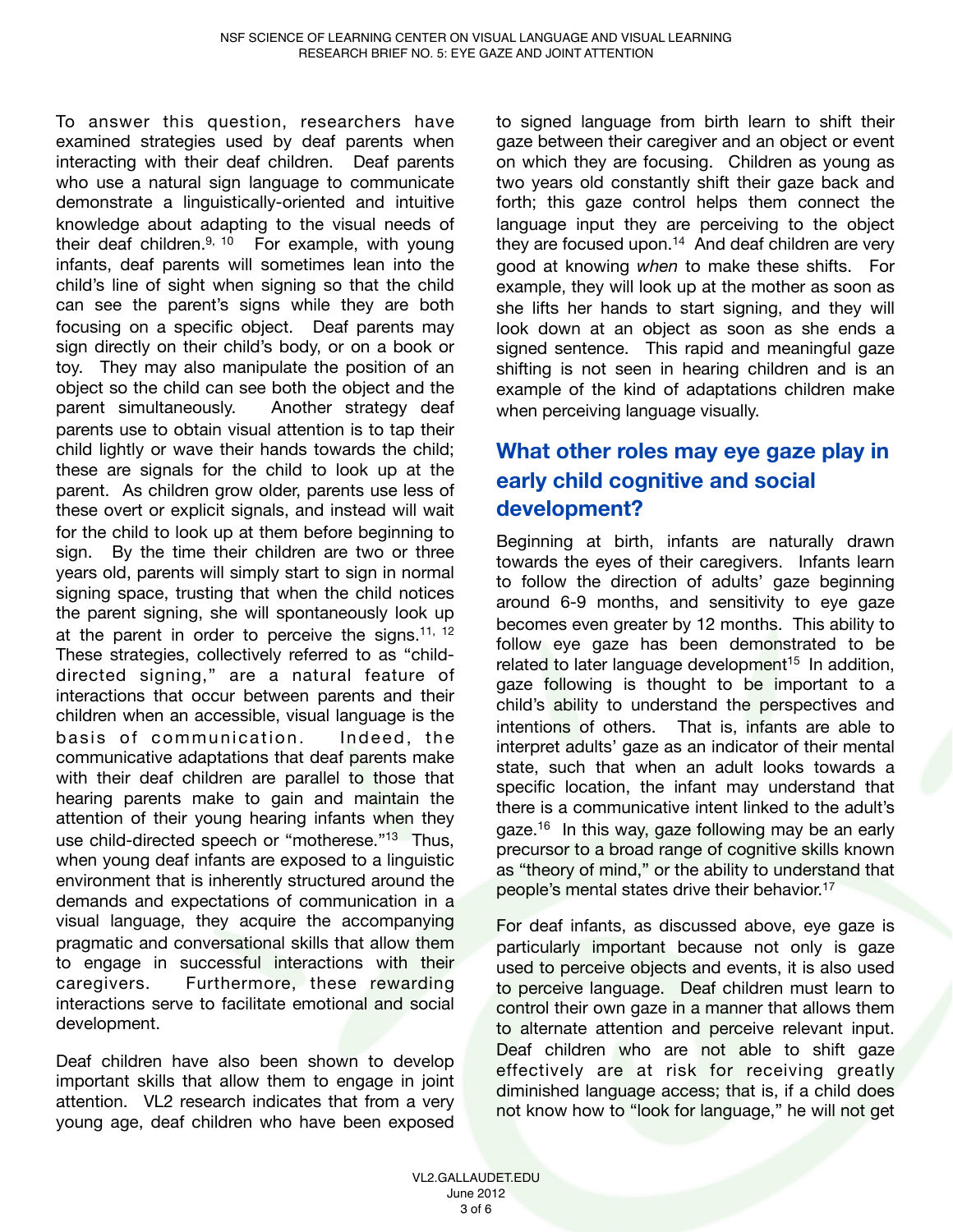the same quality and quantity of language input as a child who has learned to shift gaze appropriately.

In adult users of ASL, eye gaze plays a variety of functions. In discourse, eye gaze is used to regulate turn-taking.18 Eye-gaze is used in role shifts and direct quotation during narrative production.19 Eye gaze also plays a syntactic role in sign language, used to mark pronominal reference<sup>20</sup> and to supplement manual marking of verb agreement. $21$  Thus eye gaze is used not only to perceive language, but is an important component of sign production and is under careful control by proficient signers.

## **How do eye gaze and attention contribute to deaf children's learning?**

When deaf children enter school, they bring with them the knowledge and skills they have acquired through their early interactions at home. This is important because the classroom environment is highly stimulating, with many events occurring simultaneously, and most importantly, many people interacting at once. Instead of carefully controlled interactions with a parent, children are now faced with interactions involving multiple people with different skills and different amounts of experience communicating through a visual language. Research has shown that deaf children who have been exposed to language from birth enter school more equipped to handle the stimulating and visually complex environment of the classroom.22 For example, deaf children must understand that in order to have a successful interaction with a peer or teacher, they must first obtain that person's attention, and this involves using some type of signal to establish eye contact. They must also learn to participate in interactions involving groups, such as meetings or teacher-led book sharing events. In these situations, children must understand where to direct their gaze, how to initiate a turn, and how to manage multiple visually stimulating events. Thus a strong early foundation in visual interaction is essential for developing these more complex abilities.

# **What about deaf children learning spoken language?**

The population of deaf children today is a highly diverse group in relation to degree of hearing loss, level of assistive technology used, educational approach used, and other factors. Deaf children acquiring spoken language through the use of either hearing aids or cochlear implants have been found to benefit from the use of visual information in order to perceive speech most effectively.<sup>23</sup> Techniques such as lip-reading, cued speech, and audiovisual perception all rely heavily on the visual information conveyed by the speaker. In children with cochlear implants, the ability to integrate auditory and visual information has been found to be an important predictor of speech perception and general language ability.<sup>24</sup> Thus, deaf children's acquisition of visual attention and gaze control is important for achieving linguistic milestones, regardless of the mode of communication or specific language being learned.

## **What can be done to help deaf children develop skills in visual attention?**

Lots! There are many ways in which parents, teachers, and others can support the development of attention in young deaf children. In some intervention programs, deaf parents who are proficient ASL signers have been used as role models to assist hearing parents in learning how to interact and share books with their deaf children.<br>25.26 **Parents can become sensitive to the visual** Parents can become sensitive to the visual needs of their deaf children by, for example, giving children time to shift between objects and people, and by ensuring that spontaneous looks from the child to the parent are rewarded with relevant and meaningful signs.

Specific strategies to achieve joint attention include:

- Placing signs into the child's current focus of attention;
- Using attention-getting signals (tapping the child, waving towards the child) to establish eye contact before signing;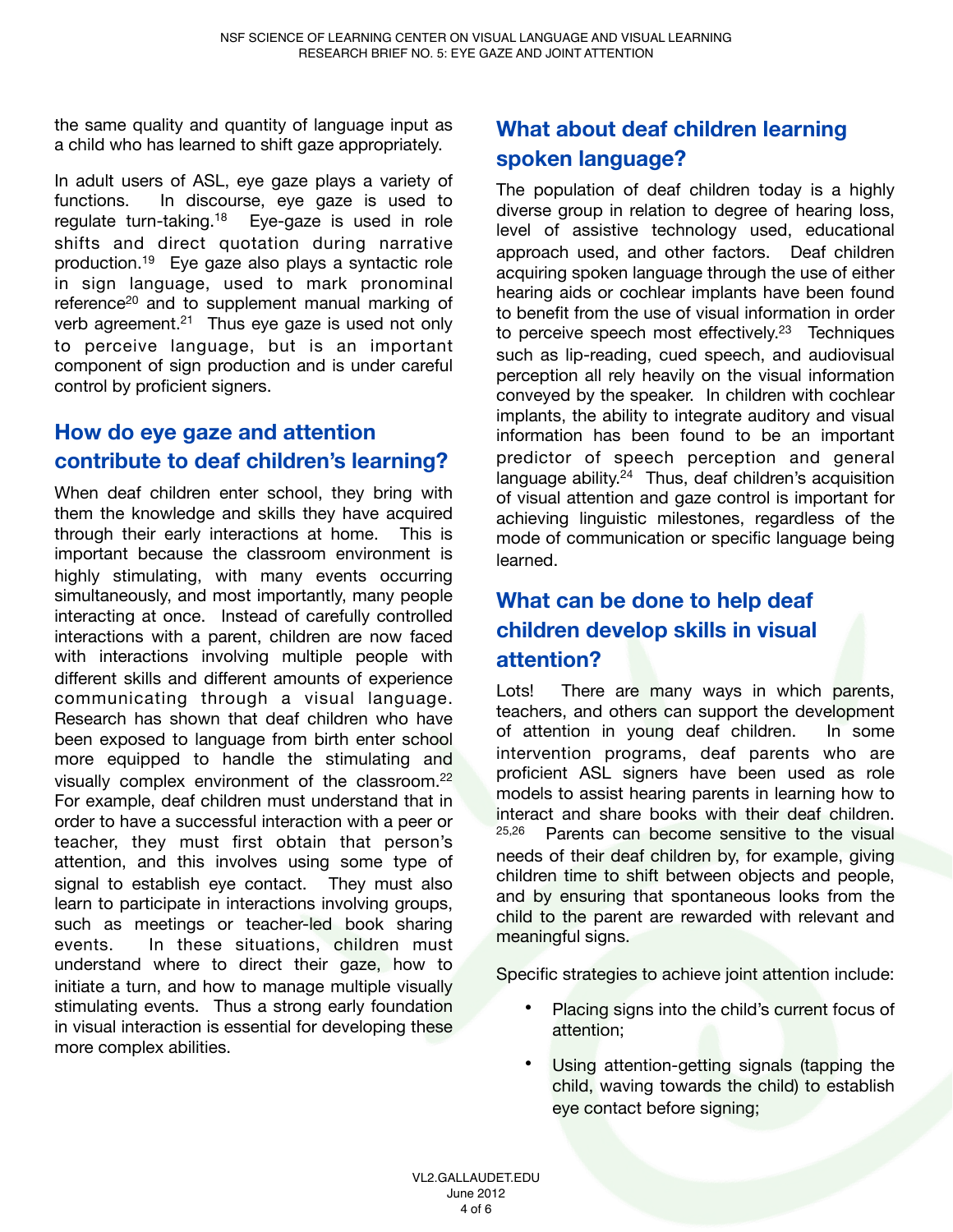- Physically setting up the interaction so that both the parent and the objects can be seen with minimal shifting (for example, sitting across from the child);
- Waiting for spontaneous looks from the child before signing;
- Providing relevant signs when the child spontaneously looks up;
- Giving the child time to explore objects before eliciting attention; and
- Using specific signs such as LOOK, along with a pleasant, positive manner, to prompt the child that linguistic input is forthcoming

A young child's ability to control his or her own gaze and attention can be documented from an early age and can be used as a screening tool to determine how to improve these abilities. Although there is much research still to be done, it is clear that gaze control and visual attention are critical early abilities that all children, but particularly deaf children, need to acquire in order to become successful communicators, ready to interact in visually complex environments at home, at school, and beyond.

#### **Translating VL2 Research to Practice**

The National Science Foundation-funded Science of Learning Center on Visual Language and Visual Learning (VL2) publishes research briefs as a resource for educators and parents. The goal is to inform the education community of research findings, to summarize relevant scholarship, and to present recommendations that educators and parents can use when addressing the multifaceted challenges of educating deaf and hard of hearing children.

Research briefs are available at [vl2.gallaudet.edu.](http://www.vl2.gallaudet.edu)

#### **VL2 Center Mission Statement**

The Center's primary mission is to improve learning through an understanding of the behavioral and brain mechanisms of learning primarily through vision and visual processes, with our scientific questions being motivated and informed by an exciting balance of advances and questions in science and advances and questions in learning and social environments. Our mission is to create a science of learning using a two-way discovery model in which practitioners and scientists exchange ideas freely and mutually identify core questions in educational and social practice that would be fundamentally advanced with knowledge from the behavioral and brain sciences. The mission involves the advancement of two overarching complementary groups.

#### **References**

1. Bateson, M. C. (1975). Mother–infant exchanges: The epigenesis of conversation interaction. *Annals of the New York Academy of Science, 263*, 101–113.

2. Bruner, J. (1995). From joint attention to the meeting of minds: An introduction. In C. Moore & P. J. Dunham (Eds.), *Joint Attention: Its origin and role in development* (pp. 189-203). Hillsdale, NJ: Lawrence Erlbaum Associates.

3. Bates, E. (1976). *Language and context: The acquisition of pragmatics: Language thought, and culture series: Advances in the study of cognition*. New York, NY: Academic Press.

4. Butterworth, G. (1991). The ontogeny and phylogeny of joint visual attention. In A. Whitten (Ed.), *Natural theories of mind: Evolution, development, and simulation of everyday mindreading* (pp. 223-232). Oxford: Blackwell Publishing.

5. Bakeman, R., & Adamson, L. B. (1984). Coordinating attention to people and objects in mother-infant and peer-infant interaction. *Child Development, 55*, 1278-1289.

6. Tomasello, M. & Farrar, M. J. (1986). Joint attention and early language. *Child Development, 57*, 1454-1463.

7. Bus, A., Van Ijzendoorn, M., & Pellegrini, A. (1995). Joint book reading makes for success in learning to read: A meta-analysis on intergenerational transmission of literacy. *Review of Educational Research, 65*(5), 1-21.

8. Scarborough, H., & Dobrich, W. (1994). On the efficacy of reading to preschoolers. *Developmental Review, 14*(3), 245-302.

9. Holzrichter, A. S., & Meier, R. P. (2000). Child-directed signing in American Sign Language. In C. Chamberlain, J. P. Morford, & R. I. Mayberry (Eds.), *Language acquisition by eye* (pp. 25-40). Mahwah, NJ: Lawrence Erlbaum Associates.